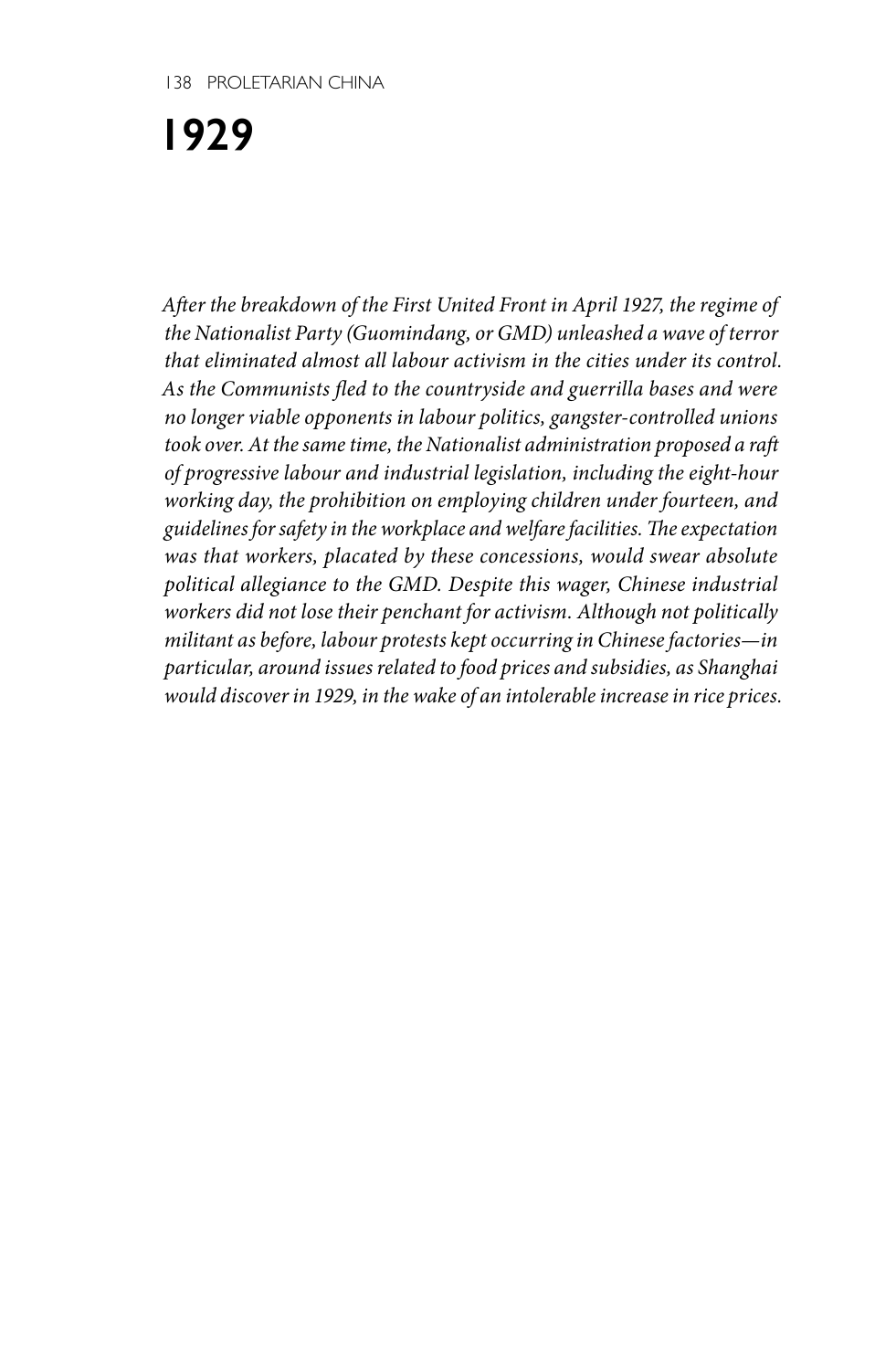# **Striking for Rice: The Struggle for the 'Rice Allowance' in Republican China**

Seung-Joon LEE

hiang Kai-shek's military coup in April 1927 was a turning point in<br>Chinese labour history (see S.A. Smith's 1927 essay in the present<br>volume). In the following decade, the regime of the Nationalist<br>Party (Guomindang, or G Chinese labour history (see S.A. Smith's 1927 essay in the present Party (Guomindang, or GMD) secured control over most of China's industrial heartland through the middle and lower Yangzi areas and, in the process, eliminated almost all of the labour activism in the cities. In Shanghai, the Communists were no longer meaningful political opponents of the regime, at least in the arena of labour politics, as they fled to the countryside and guerrilla bases. Gangster-controlled yellow unionism dominated labour politics in the city.<sup>1</sup> However, this is not to suggest that Chinese industrial workers lost their political presence and became subservient to regime-sponsored thugs. Labour unrest, if not militant, never ceased as the fluctuation of food prices constantly haunted the Chinese economy, situating food at the centre of labour politics in industrial China in the 1930s. Inflation and the subsequent rise in the cost of living were what united workers at the point of consumption, rather than production. While Chinese workers in the workplace were divided by skill, gender, and native place belonging, as consumers, they all suffered from highly volatile rice prices in the marketplace.

Food-related labour disputes were seemingly apolitical as they appeared to be limited to the domain of 'economic struggle', without developing into class consciousness and political militancy. For that very reason, however, the issue of food prices provided historical actors with more latitude to play a new game. For GMD authorities and 'yellow union' (黄色工会) leaders, offering food-related benefits was a comparatively straightforward measure to ameliorate worker discontent. However, the volatility of global food prices and its effect on domestic markets prevented GMD-style labour management from providing minimum benefits to the workers in the name of Sun Yat-sen's 'Principle of People's Livelihood' while eradicating Communist influences. Instead, the workers' growing distress provided an opportunity for the Communists to realise—if belatedly—the political potential of food issues.2 Industrial workers ushered in a new phase of industrial food politics.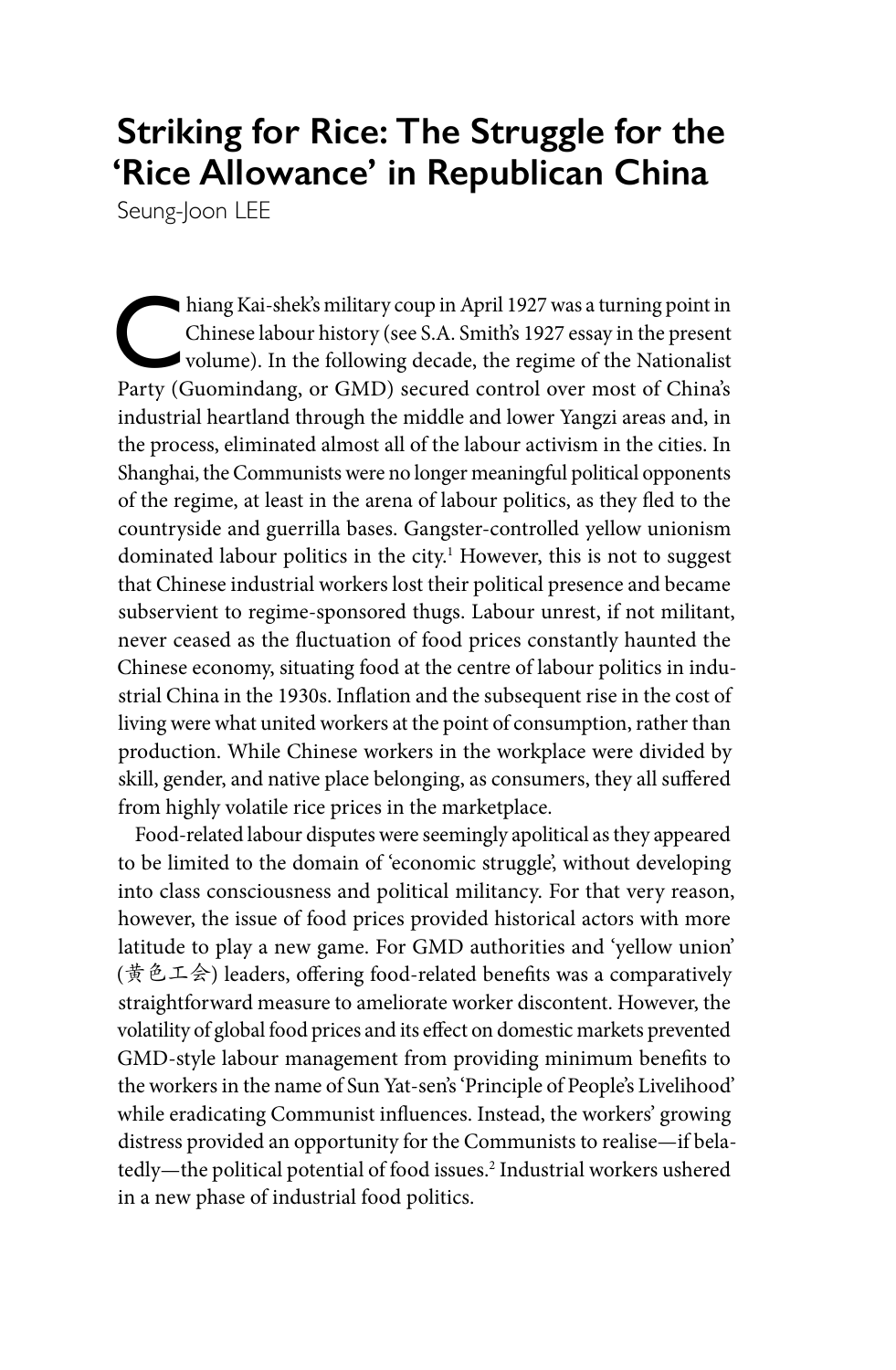#### 140 PROLETARIAN CHINA

#### The Genesis of the 'Rice Allowance'

The labour policies advanced by the Nationalist Party entailed much more than violent suppression of labour activism. By initiating a series of labour and industry legislation that incorporated many progressive elements, the Nationalists demonstrated their eagerness to expedite state-led labour reform. The Factory Law that took effect in 1929, for example, stipulated working days of no more than eight hours, prohibited the employment of children under fourteen, and provided guidelines for safety in the workplace and welfare facilities, including dormitories, factory canteens, and clinics.<sup>3</sup> In return for these material benefits, the GMD demanded from workers absolute political allegiance. The GMD also took particular pride in the self-proclaimed success of labour-favoured arbitrations, at the centre of which was the unique presence of the 'rice allowance' or 'rice voucher' (米贴)—a compensation voucher that many industrial plants offered to their workers who could not afford to buy a minimum amount of staple food.

The GMD authorities preferred the rice allowance to wage increases for several reasons. They placed the rice allowance issue in the category of 'treatment' (待遇), separated from the category of wage, which was the most common cause of labour disputes at that time. The rice allowance was a temporary additional payment when rice prices rose over a certain amount and was supposed to cease when prices returned to normal levels. In keeping with the Party's paternalistic attitude promoted by its 'founding father', Sun Yat-sen, the rice allowance solved workers' immediate food security issues without constituting a large and permanent financial burden on employers. Having witnessed various 'rice strikes' in the 1920s, GMD leaders concluded that the granting of a rice allowance was an effective tool for ending labour disputes caused by the inflation of rice prices. However, if a deal was not reached, a broader mobilisation by the workers usually ensued.<sup>4</sup>

The authorities' dispensation of the rice allowance generally had a successful outcome for the workers. In 1930, for example, of eighty-seven labour disputes in which the Shanghai Municipal Bureau of Social Affairs intervened, approximately 10 percent fell under the category of 'treatment', including those related to the rice allowance. Unlike other controversies, all nine disputes in this category ended with complete or partial approval of workers' demands.<sup>5</sup> According to historian Peng Guizhen,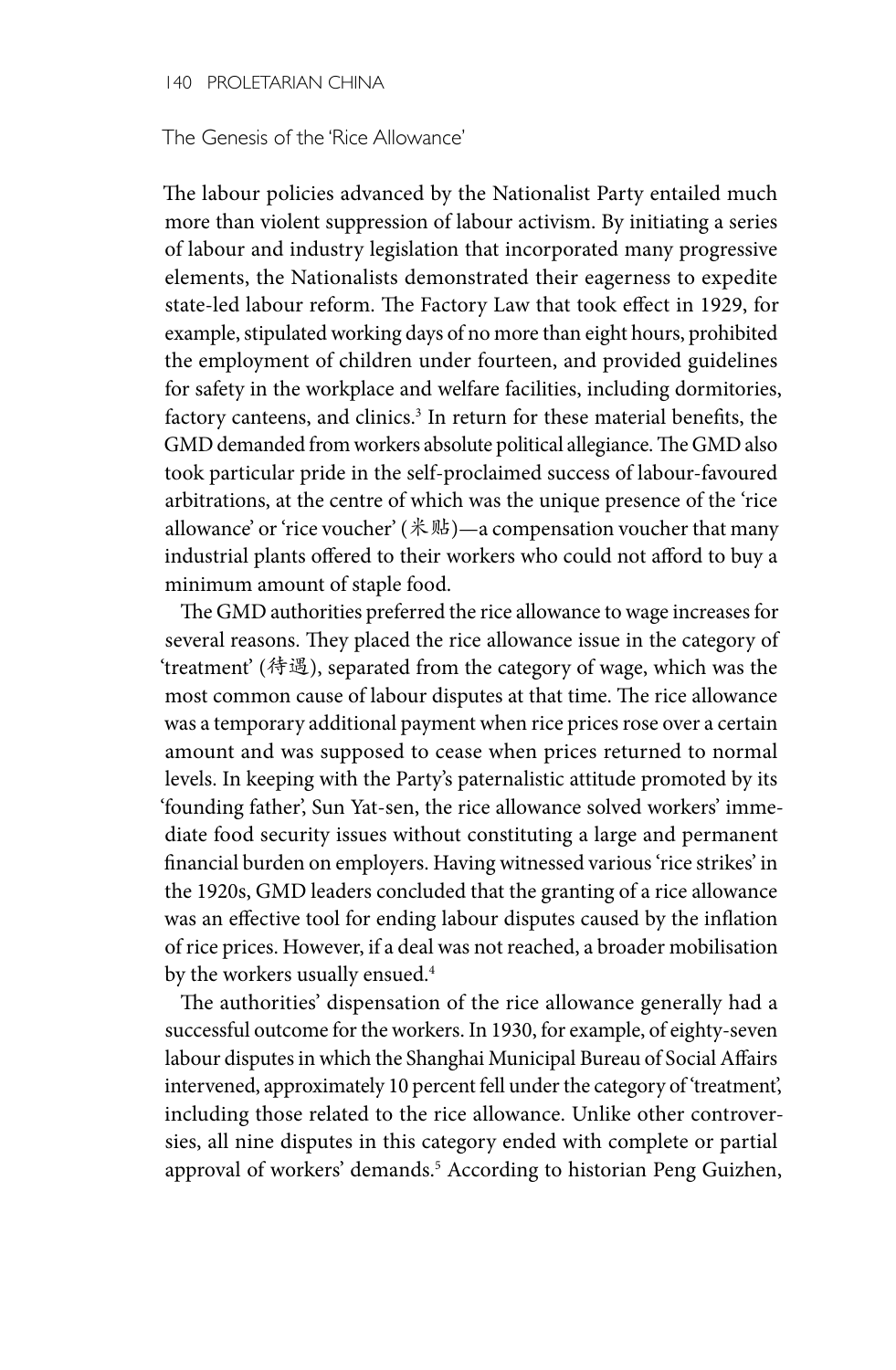who researched sixteen labour disputes over the rice allowance in the Shanghai cotton textile industry during the Nanjing Decade (1927–37), only two cases were rejected by management, while in ten cases, management accepted the workers' rice allowance demands either entirely or partially.6 Employers also preferred the rice allowance to wage increases. Paying the rice allowance for a designated period was much cheaper than installing new canteen facilities, which, given the perennial problem of lack of space caused by population density and the high price of land in Shanghai, would entail enormous costs. Furthermore, offering a rice allowance only when it was necessary effectively dampened the workers' outrage as much as spikes in food prices easily stoked it.

This is not to say that the rice allowance—a tiny benefit—was given to workers as a purely benevolent act. It was a concession born of a series of fierce contentions between the rapidly politicising workers and management. In other words, the rice allowance was the most notable consequence of the militant labour strikes that took place in the 1920s. This concession took numerous forms. Some companies offered it in cash—usually no more than a few coppers. In most cases, however, payment was through a type of voucher. Workers were given a small piece of paper on which was written 'rice allowance' when they left the factory at the end of the workday that they could redeem in small neighbouring shops. Although both the amount and the quality of rice hinged on workers' political leverage, many companies tried to define the standard grade and maximum amount of rice, granting an average of 'five *sheng* [升] of rice'.7

The British American Tobacco Company was the first business to introduce a set of rice allowances for its workers, in 1920.<sup>8</sup> Far from being moved by purely altruistic reasons, management carefully used the allowance to improve labour discipline in the workplace—for instance, by granting it to workers on the condition that the recipient would not be absent from work for more than two days in a month.<sup>9</sup> If the management of British American Tobacco first introduced the rice allowance as a managerial technique, the labour union at the Commercial Press (商务 印书馆) elaborated it as a labour entitlement through a series of struggles. Organised largely by skilled male workers, such as typesetters, printers, and mechanics, this union played a pioneering role in framing the issue of rice subsidies on the grounds that constantly rising rice prices caused suffering for hardworking families.<sup>10</sup> Though it has been marginalised in the Chinese Communist Party's official narrative of the May Thirtieth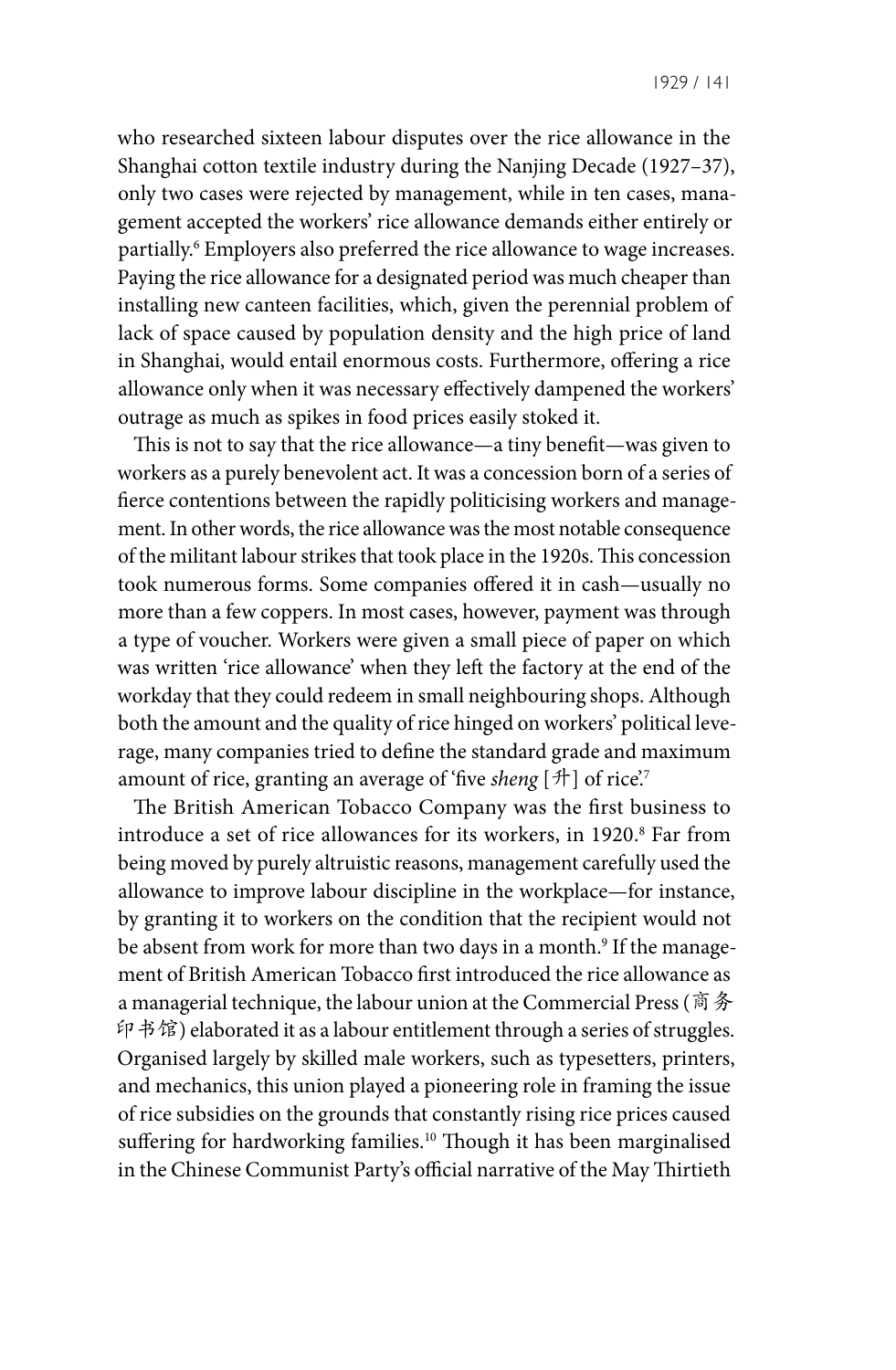Movement for its purely 'economic' character, the Commercial Press union's first 'rice allowance' strike in 1925 had significant repercussions for labour politics in subsequent years.

In the summer of 1925, the employees of the Commercial Press complained about the mismanagement of rice subsidies, which amounted to two dollars a month for workers whose wages were no more than fifteen dollars. However, payment was not guaranteed: managers arbitrarily deducted the amount, for example, when workers were too sick to show up at work; factory supervisors often embezzled the allocated budget for workers' rice subsidies; and management, workers claimed, also discriminated against female workers by paying lower amounts for their subsidy.11 When the Commercial Press workers went on strike in August 1925, the management's first response was intransigence. The riot police were called and arrested sixteen union leaders, three of whom were prosecuted. In response, 300 workers went on strike to demand the release of the union leaders. This time, the management took a more conciliatory stance and, once the negotiation began, settlements were achieved quickly, including an improved rice subsidy scheme, together with a wage increase and work-hour reduction.<sup>12</sup> Afterwards, the rice allowance deal the Commercial Press union made became something of a normative precedent in Shanghai's industrial scene.

## The Fate of a Conciliatory Benefit

Having successfully dampened labour militancy by 1927, the Shanghai industrialists found plenty of ways to dilute their commitment to paying the rice allowances. Their strategies included manipulating the price and lowering the grade of standard rice, and limiting who was eligible for the allowance. Underneath the self-laudatory facade of the GMD labour arbitration system, some workers complained that the GMD-controlled labour unions took on only 'light issues, while eschewing heavy ones' (避重就轻), such as 'demands to improve life and treatment' (改善生活 待遇的要求).13 Whether the GMD-style yellow unionism would succeed hinged on the fluctuation of rice prices in the marketplace. The regime's early successes soon gave way to a backlash.

Shanghai saw an unusual increase in rice prices in 1929. Shanghai rice consumers—both the haves and the have-nots—knew they needed to provision themselves for the period of rice scarcity that usually spanned from rice planting time in early May to harvesting in September.<sup>14</sup>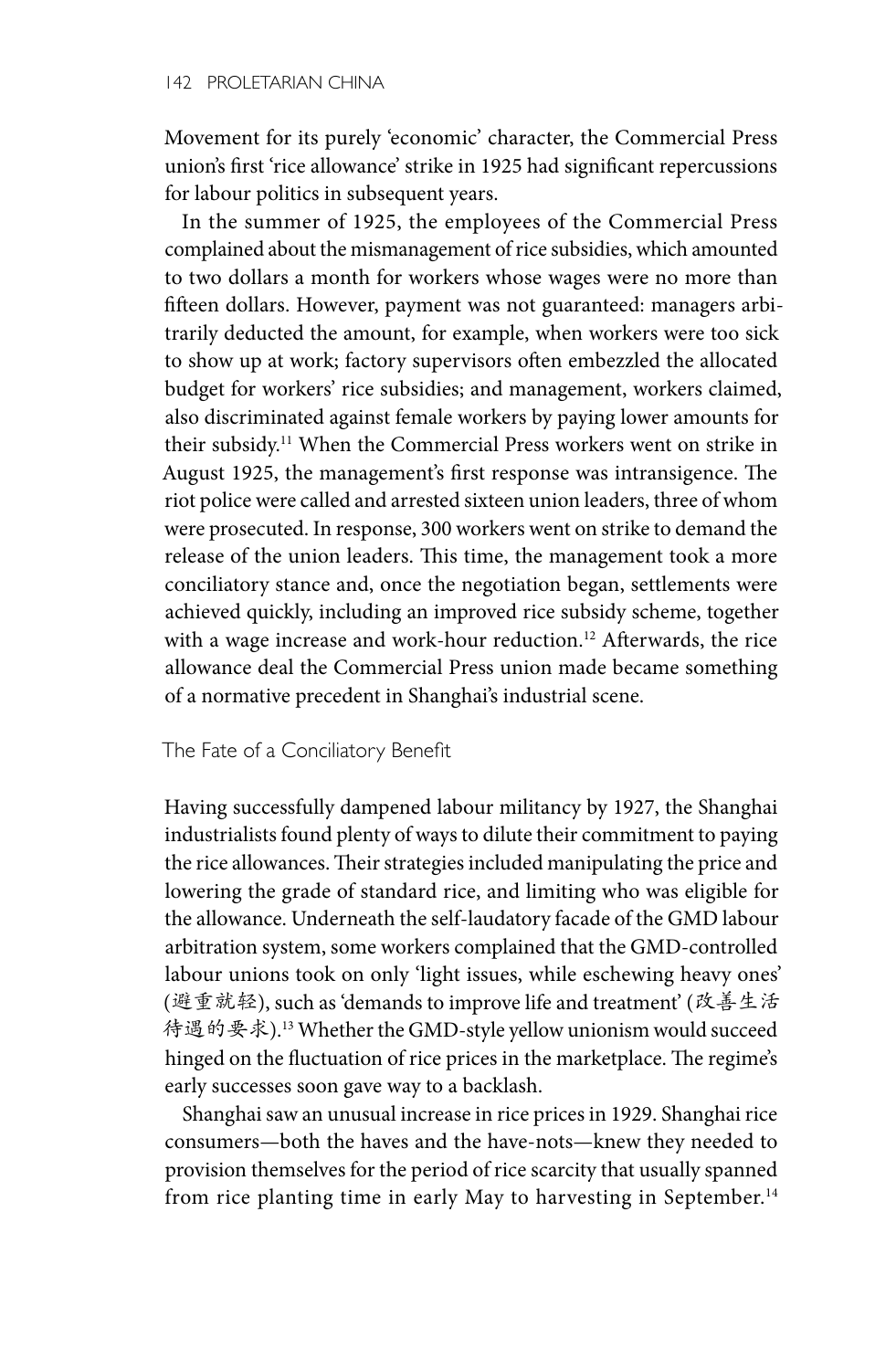As the market price showed no sign of descending even after autumn came, however, a panic occurred. Average prices continued to grow until the end of the year, when they reached a level nearly 75 percent higher than usual.15 This pressure opened a crack in the GMD's dominance of labour politics. Even labour unions under GMD control petitioned the local authorities to devise mechanisms for price control, as many members complained they could not make end meets with the conventional level of the rice allowance granted through arbitration by the GMD authorities.<sup>16</sup> In October, the press workers' union publicly requested an increase in the rice allowance, and many other unions followed suit.17 Demands for the rice allowance across industries turned into a tremendous financial and political burden for company management and the GMD authorities. This was the beginning of what the Communists retrospectively dubbed the 'struggle for the rice allowance' (米贴斗争).<sup>18</sup>

### Yellow Unionism in Crisis

To make matters worse for the GMD, yellow unions turned into hotbeds of Communist subversion. Many yellow union leaders were not necessarily GMD loyalists but, as historian Brian Martin has argued, they preferred reformist tactics to secure a 'legitimate place for organized labour in the GMD polity'.19 Underground Communist cadres seized the opportunity presented by popular discontent over rice allowances to infiltrate the Nationalist-led union movement. An underground cadre named Ren Bishi argued that the revolutionary cause should not abandon yellow unions, as 'many yellow unions were organised by workers themselves to protect their economic interests'.20 A series of strikes over the rice allowance that culminated in 1930 constituted a profound crisis for the yellow unionism of the GMD.

It all started with a strike related to the rice allowance at the French Tramways Union in the summer of 1930—an event that lasted 54 days and became the focal point for labour politics in Shanghai's French Concession and beyond.21 This mobilisation also shook the dominance in the French Concession of the Green Gang—the secret society that had played a fundamental role in supporting Chiang Kai-shek's crackdown on red unions in Shanghai in 1927. Contemporaries dubbed Du Yuesheng, the Green Gang boss, the 'Al Capone of the French Concession', describing his ability to manipulate labour as 'a combination of Al Capone and Rockefeller'.22 The leader of this strike, Xu Amei, was one of the few